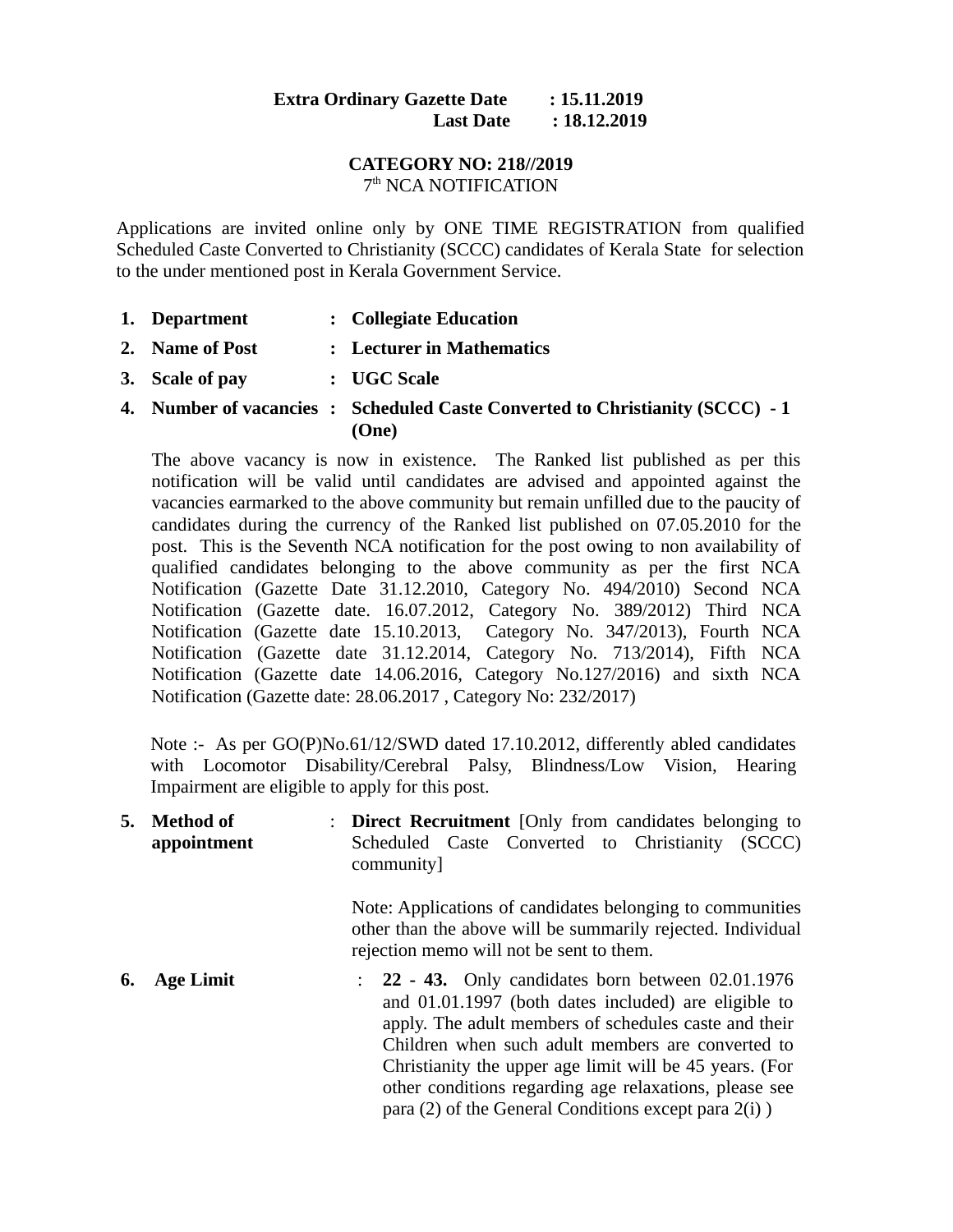**7. Qualifications** 1). Masters Degree in the subject concerned with not less than 50% marks or its equivalent and good academic record . 2). Must have passed a Comprehensive Test in the

subject concerned specifically conducted for the purpose by UGC or any agency duly constituted by the state government in this behalf. When qualifications are being equal, preference shall be given to those candidates who possess adequate knowledge in Malayalam.

- Note: i Candidates who have obtained Ph.D Degree in the subject concerned are exempted from passing the NET examination. (G.O.(P)No.86/07/H.Edn dated 19.06.2007)
	- ii For recruitment to various posts under these rules, Degrees awarded by the Universities recognized by UGC alone shall be considered.
	- iii KS & SSR Part II Rule 10 (a) ii is applicable.
	- iv Candidates who claim equivalent qualification instead of qualification mentioned in the notification shall produce the relevant Government Order to prove the equivalency at the time of verification, then only such qualification shall be treated as equivalent to the prescribed qualification concerned.
	- v In case of change in caste noted in the SSLC book, candidates must claim their original caste in the application and must produce Caste Certificate/Non-Creamy Layer Certificate obtained from the revenue authorities and the relevant Gazatte Notification to prove the caste at the time of verification.

## **8 Mode of submitting Applications:-**

 a. Candidates must register as per 'ONE TIME REGISTRATION' with the official Website of Kerala Public Service Commission www.keralapsc.gov.in before applying for the post. Candidates who have registered can apply by logging on to their profile using their User-ID and password. Candidates must click on the 'Apply Now' button of the respective post in the Notification Link to apply for the post. The Photograph uploaded should be taken after 31/12/2010. Name of the candidate and the date of photograph taken should be printed at the bottom portion. The photograph once uploaded meeting all requirements shall be valid for 10 years from the date of uploading. There is no change in other instructions regarding the uploading of photographs. No application fee is required. Candidates shall take a printout of the application by clicking the link Registration Card in their profile. Candidates are responsible for the correctness of the personal information and secrecy of password. Before the final submission of the application , candidates must ensure correctness of the information in their profile. They must quote the User-ID for further communication with the Commission. Application submitted is provisional and cannot be deleted or